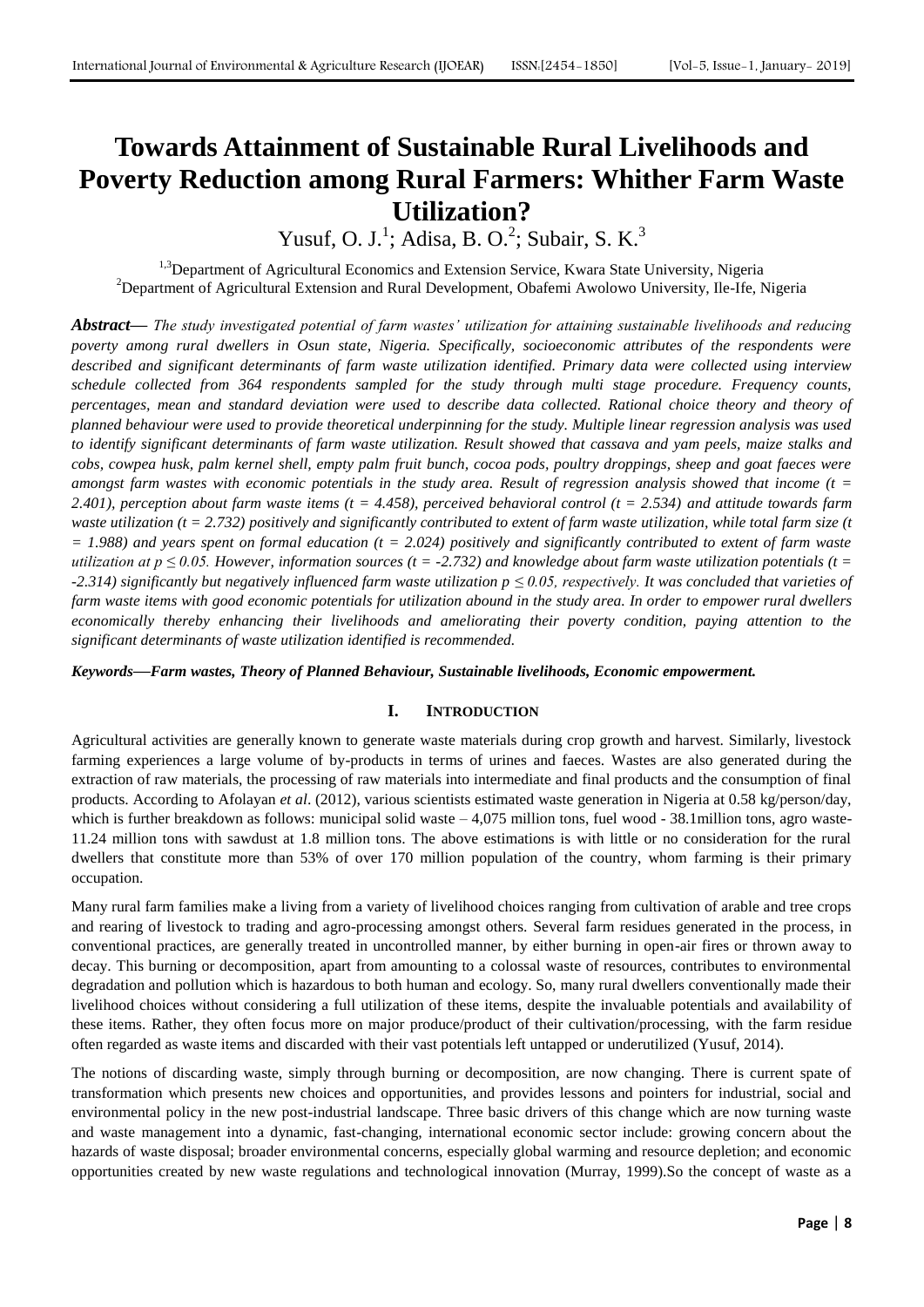material "which has no use" is changing to that of "a resource" by converting into useful materials with necessary modifications (Kumar and Grover, 2007).

So, materials often regarded as wastes by rural inhabitants could constitute part of natural asset base within the rural environment that can be convertible to important local resources. They should be regarded as by-products which exploitation could enhance sustainable livelihood diversification and facilitate economic empowerment of the rural populace. For instance, biomass briquettes, mostly made of green waste and other organic materials, such as rice husk, ground nut shells, could be used for electricity generation, heat and cooking fuel in the rural areas. Sadly, however, big trees, protecting the ecosystem, are massively cut down in order to make coal to meet energy needs, thereby worsening environmental degradation. The dependence on traditional charcoal and firewood, Sabiiti (2011) noted, contributes to the prevailing deforestation and soil degradation, the effects of which have manifested in irregular rainfall, floods and violent storms.

There is inadequate knowledge about waste generation and composition in rural areas globally because these types of studies have been conducted mainly in big cities, noted Taboada-González *et al*. (2010). Also, many scholarly writings on waste materials emphasize mainly the environmental and hardware-technological aspects of wastes, with less attention to the affective domain (Jekayinfa and Omisakin, 2005; Oyeleke and Jibrin, 2009; Oladeji, 2011). It is also important to note that what a society regards as 'waste' is intensely socially construed. People in different cultures or even in different tribes within the same culture may value same things differently. In essence, what may be covert-waste to some may be deemed overtresource to others. These thus underscore the necessity for sociological inquiry about farm waste generation and utilization. On this premise, the authors draw on rational choice theory and theory of planned behavior to provide theoretical underpinning for the study.

#### **II. PURPOSE OF THE STUDY**

The general objective of the study was to examine the roles of farm waste utilization towards attainment of sustainable livelihoods and poverty reduction amongst rural dwellers in Osun State, Nigeria. The specific objective was to describe key socio-demographic attributes of respondents and identify significant determinants of farm waste utilization among the respondents.

# **III. THEORETICAL FRAMEWORK**

#### **3.1 Rational choice theory**

Sociologists have tried to build theories around the idea that all action is fundamentally 'rational' in character and that people calculate the likely costs and benefits of any action before deciding what to do. This approach to theory is known as rational choice theory (Scott, 2000). There are two main elements in the theory – actors and resources. Actors are seen as being purposive, or as having intentionality. That is actors have ends or goals towards which their actions are aimed. Actors are also seen as having preferences (values), and of importance to rational choice theory is that actions are taken to achieve objectives that are consistent with actors" preference hierarchy. Resources are those things over which actors have control and in which they have some interest (Ritzer and Stepnisky, 2014).

According to Heckathorn (1997), two other ideas that are basic to rational choice theory as mentioned by Friedman and Hechter are aggregation mechanism and importance of information. Aggregation mechanism is the process by which "separate individual actions are combined to produce the social outcome". The second idea, which has more relevance and bearing to this study, is the importance of information in making rational choices. At one time, it was assumed that actors had perfect, or at least sufficient, information to make purposive choices among the alternatives courses of actions open to them. However there is growing recognition that the quantity or quality of information is highly variable and that that variability has profound effect on actors' choices (Heckathorn, 1997).

Following the premise of the rational choice theory, rural dwellers who are the "actors" (subject of focus) in this study would "rationally" seek to utilize farm waste items given that there is assurance of a profitable economic outcome as a result. As such whether an individual within the rural environment would regard a particular farm waste item as important local resource and subsequently make use of it would depend largely on what he stands to gain in terms of economic benefit derivable there from. In addition, the availability of "qualitative information" about farm wastes utilizations" potentials could significantly influence and sustain rural dwellers' decision to engage in farm waste utilization.

### **3.2 Theory of planned behavior**

The theory of planned behavior developed by Ajzen in 1985 posits that human behavior is largely influenced by the very intention to carry out the behavior. Intentions reflect the motivational factors that influence that behavior. They are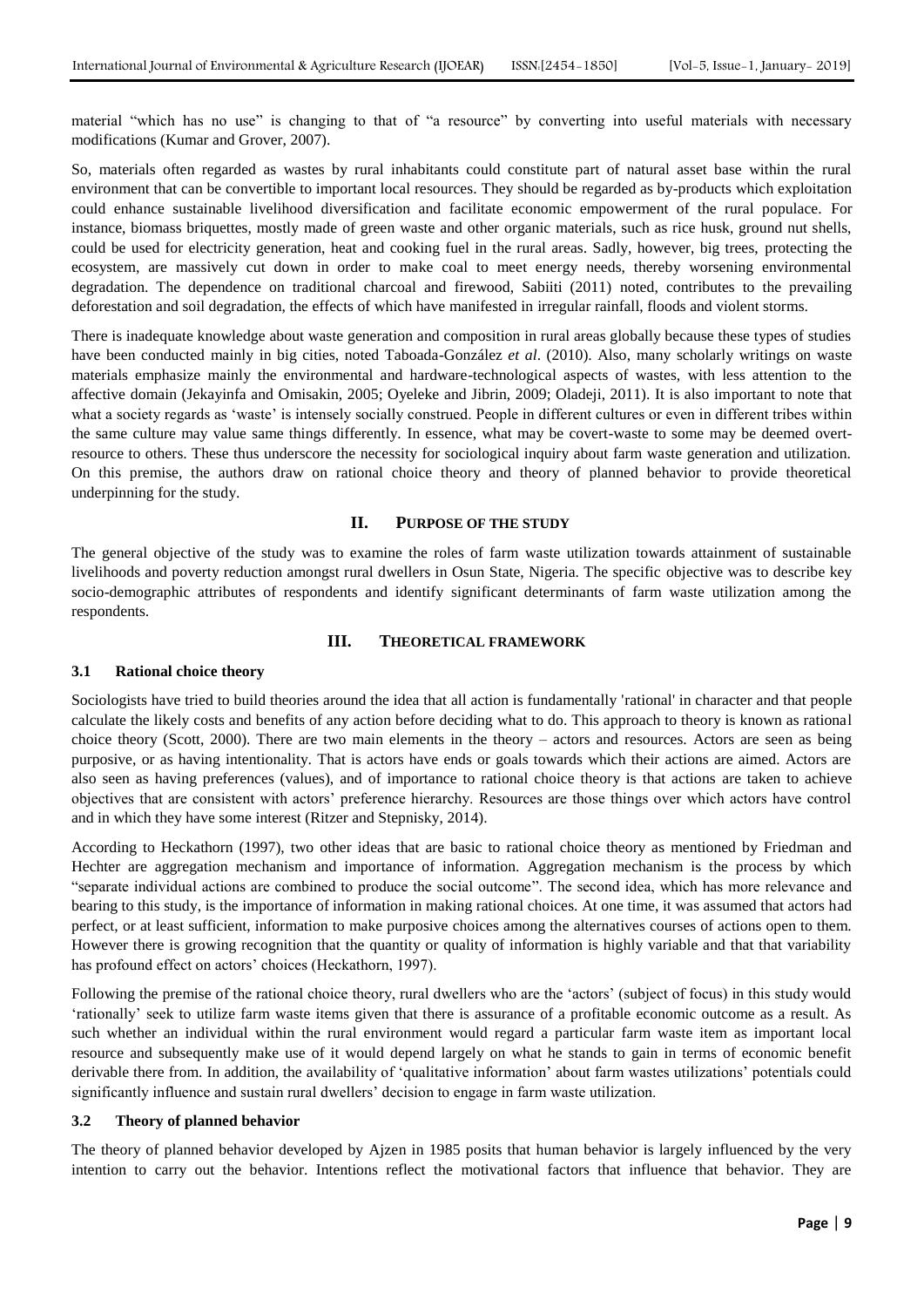indications of how much people are willing to try, and how much effort they are planning to invest in order to carry out the behavior in question (Ajzen, 1991). Furthermore, the theory posits that intentions themselves are determined by 'perceived behavioral control (PBC), "attitude" and the "subjective norm". PBC refers to people"s confidence in their ability to perform the behavior, as well as to their perception of how easy or difficult it is to carry it out. Attitude refers to a person"s disposition to respond favorably or unfavorably towards behaviour. It is a hypothetical construct, that being inaccessible to direct observation, must be inferred from measurable responses. SN refers to the person"s perceived social pressure to perform the behavior or not. In other words, it reflects whether the individual perceives that a significant number of people endorse/disapprove the behavior of interest. Overall, the more favorable the attitude and subjective norm and the higher the PBC, the greater the willingness (intention) to perform that behavior of interest (Ajzen, 1991).

The Theory of Planned Behavior (TPB) (Ajzen, 1991) provides a theoretical framework for systematically investigating factors which influence behavioral choices. Several studies have applied the TPB to investigate waste recycling and reuse behaviors. These include: Tonglet *et al.* (2004), which investigated determinants of recycling behavior in Brisworth, UK; Zhou (2010) which sought to determine sustainable waste management practices in College and University dining services in Kansas, and Ho (2002) where Singaporean"s household waste recycling behavior was understudied, with a view to ascertaining recycling as a sustainable waste management strategy for Singapore. So, the TPB is found suitable for use in this study because of its perceived adequateness and applicability in encapsulating the key variables that are significant determinant of farm waste utilization.

#### **IV. METHODOLOGY**

The study was conducted in Osun State, Nigeria. There are three agro-ecological zones of the state Agricultural Development Project (ADP), namely: Osogbo (derived savannah) zone, Ife/Ijesha (rainforest) zone and Iwo (savannah) zones which have 13 Local Government Areas (LGAs), 10 LGAs and 7 LGAs, respectively. A multistage sampling procedure was used to select the respondents sampled for the study. At the first stage, 20 per cent of the total number of LGAs in each zone was used to select three, two and one rural LGAs, respectively, from the three zones. These were: Odo-otin, Egbedore, Orolu LGAs, from Osogbo zone; Atakumosa west and Ife south LGAs from Ife/Ijesha zone and Ayedade LGA from Iwo zone. At second stage, using proportionate sampling, five per cent of the total number of communities in each LGA was used to select 28 communities. Finally, 13 respondents involved in farm waste utilization were purposively chosen from each of the selected communities, giving a sample size of 364 respondents.

The dependent variable of the study was "extent of farm waste utilization" and was measured on a four-point response scale. Respondents were required to indicate how many of the identified farm wastes they make use or have ever made use of for the purpose indicated as compiled during preliminary survey and from literature. Each of the waste identified by the respondent was scored 1 point each. Then, on a 4 point response scale, they were required to indicate the extent of their utilization of these farm wastes, and were scored as follows: never utilized (0 point), rarely utilized (1 point), sometime utilized (2 points), and always utilized (3 points). Key independent variables are measured as follows: attitude towards utilization of farm waste was measured by requesting respondents to respond to some 20 statements using a 5 point Likert scale. The responses strongly agreed, agreed, undecided were scored 5, 4 and 3 points respectively, while disagree and strongly disagree were scored 2 and 1, respectively.

Perceived Behavioral Control (PBC) refers to respondents" confidence in their ability to utilize farm waste and perception of how easy or difficult it is to do this (i.e. utilize these farm wastes). It was measured on a 5 point scale. They were requested to react to some statements and their responses were scored as follows: Extremely difficult (5 points), somewhat difficult (4 points), Not sure (3 point points), somewhat easy (2 points), and extremely easy (1 point).Subjective norm seeks to measure how likely or otherwise, the concern or consideration for other people (like relatives, friends, etc) might influence farm waste utilization behavior of respondents, they were requested to respond to statements on a 5 point scale with the following options: Extremely likely (5 points), most likely (4 points), not sure (3 points), most unlikely (2 points), and extremely unlikely (1).Perception about farm waste items" economic potentials: respondents were asked to indicate their perception about the usefulness (i.e. potential for utilization) of each of the identified items listed as farm wastes. The options were scored thus: 5 very valuable, 4 somewhat valuable, 3 not sure, 2 somewhat worthless, 1 very worthless.

Both content and construct validity techniques were employed to validate the research instrument. For content validity, academic experts with specialization in Rural Development were requested to critically examine and review the research instrument in relation to the objectives of the study. Suggestions and recommendations given were employed in restructuring of the research instrument prior to field survey. For construct validity, the instrument was considered alongside key variables derived from both theories on which the study was based to ensure that conformity. Furthermore, test-retest reliability was carried out on the research instrument to determine the degree of consistency to which it measures the variables it was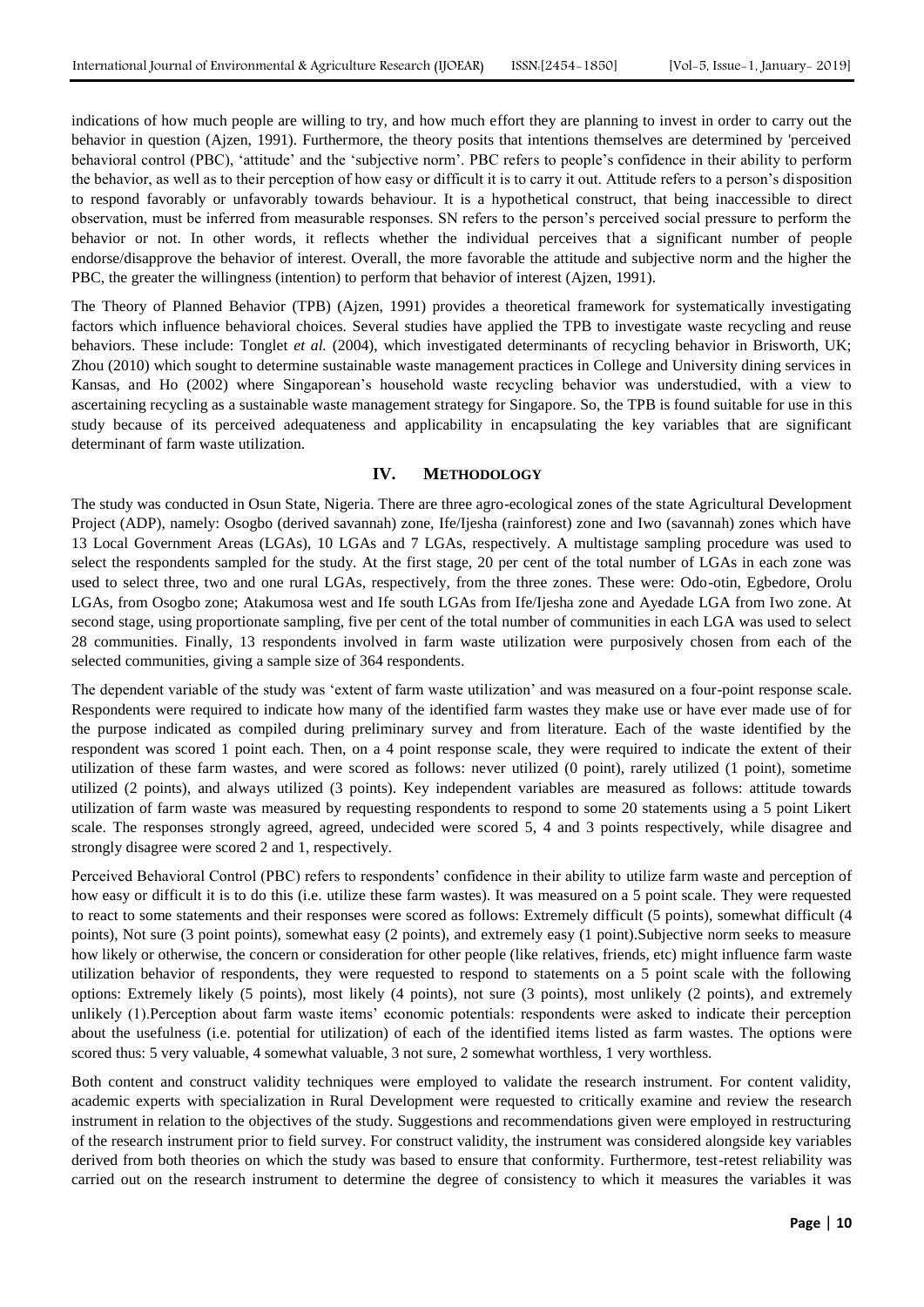designed to measure. The interview schedule was administered on ten individuals in two communities from Ife-East and Atakumosa East Local Government Areas, which were not included amongst Local Government Areas sampled for the study. At two weeks interval, it was re-administered on these same set of respondents. The two test scores were correlated using Spearman's Ranked Order Correlation (SROC) analysis. With correlation coefficient ( $r = 0.80$ ) obtained from the analysis, the research instrument was adjudged reliable since the correlation value of 0.7 and above are considered as satisfactory or good for a test-retest reliability.

#### **V. RESULTS AND DISCUSSION**

### **5.1 Socio-demographic attributes of respondents**

Results in Table 1 show that about half (50.8 %) of the respondents were male while 49.2 per cent were female. The results indicated that almost equal proportion of male and female respondents were sampled for the study. This implied that the study equally focused on both male and female those are major components of rural farm family and extension clientele; therefore gender implications of farm waste utilization for enhancing rural dwellers" livelihood would be documented.

| <b>IISTRIBUTION OF RESPONDENTS BY SOCIO-DEMOGRAPHIC CHARACTERISTIC</b> |                  |                         |                |  |  |  |
|------------------------------------------------------------------------|------------------|-------------------------|----------------|--|--|--|
| <b>Variable</b>                                                        | <b>Frequency</b> | Percentage( $n = 364$ ) |                |  |  |  |
| <b>Sex</b>                                                             |                  |                         |                |  |  |  |
| Male                                                                   | 185              | 50.8                    |                |  |  |  |
| Female                                                                 | 179              | 49.2                    |                |  |  |  |
| Age (Years)                                                            |                  |                         |                |  |  |  |
| $20 - 34$                                                              | 41               | 11.3                    |                |  |  |  |
| $35 - 49$                                                              | 108              | 29.7                    | Mean = $52.73$ |  |  |  |
| $50 - 64$                                                              | 104              | 28.6                    | $SD = 14.74$   |  |  |  |
| $65 - 79$                                                              | 86               | 23.6                    |                |  |  |  |
| 80 and above                                                           | 25               | 6.8                     |                |  |  |  |
| <b>Years of formal education</b>                                       |                  |                         |                |  |  |  |
| Below 6                                                                | 140              | 38.5                    |                |  |  |  |
| $7 - 12$                                                               | 114              | 31.3                    | Mean $= 7.24$  |  |  |  |
| Above 12                                                               | 25               | 6.9                     | $SD = 4.83$    |  |  |  |
| Had no formal education                                                | 85               | 23.4                    |                |  |  |  |
| Level of educational attainment                                        |                  |                         |                |  |  |  |
| Koranic education                                                      | 15               | 4.1                     |                |  |  |  |
| Adult education                                                        | 32               | 8.8                     |                |  |  |  |
| Primary school incomplete                                              | 25               | 6.9                     |                |  |  |  |
| Primary school completed                                               | 112              | 30.8                    |                |  |  |  |
| Secondary school incomplete                                            | 46               | 12.6                    |                |  |  |  |
| Secondary school completed                                             | 42               | 11.5                    |                |  |  |  |
| Tertiary education completed                                           | $\overline{7}$   | 1.9                     |                |  |  |  |
| Not applicable                                                         | 85               | 23.4                    |                |  |  |  |
| *Major occupation                                                      |                  |                         |                |  |  |  |
| Farming                                                                | 296              | 81.3                    |                |  |  |  |
| Agro-processing                                                        | 124              | 34.1                    |                |  |  |  |
| Petty trading                                                          | 108              | 29.7                    |                |  |  |  |
| Livestock rearing                                                      | 85               | 23.4                    |                |  |  |  |
| Hunting                                                                | 57               | 15.7                    |                |  |  |  |
| *Minor occupation                                                      |                  |                         |                |  |  |  |
| Farming                                                                | 36               | 9.9                     |                |  |  |  |
| Agro-processing                                                        | 39               | 10.7                    |                |  |  |  |
| Petty trading                                                          | 32               | 8.8                     |                |  |  |  |
| Livestock rearing                                                      | 49               | 13.5                    |                |  |  |  |
| Hunting                                                                | 6                | 1.6                     |                |  |  |  |

# **TABLE 1 DISTRIBUTION OF RESPONDENTS BY SOCIO-DEMOGRAPHIC CHARACTERISTICS**

#### *\*Multiple response possible*

*SD = Standard deviation*

About 30 per cent and 29 per cent of the respondents were aged between  $35 - 49$  years and  $50 - 64$  years, respectively. While, 23.6 per cent were within 65 – 79 years age range, few (11.3 %) were within  $20 - 34$  years range, and very few (6.8) %) were aged above 80 years. Mean age of respondent was 52.73 years with a standard deviation of 14.74. These results indicated that the respondents were vibrant and within their productive age range. The findings which agreed with Jibowo"s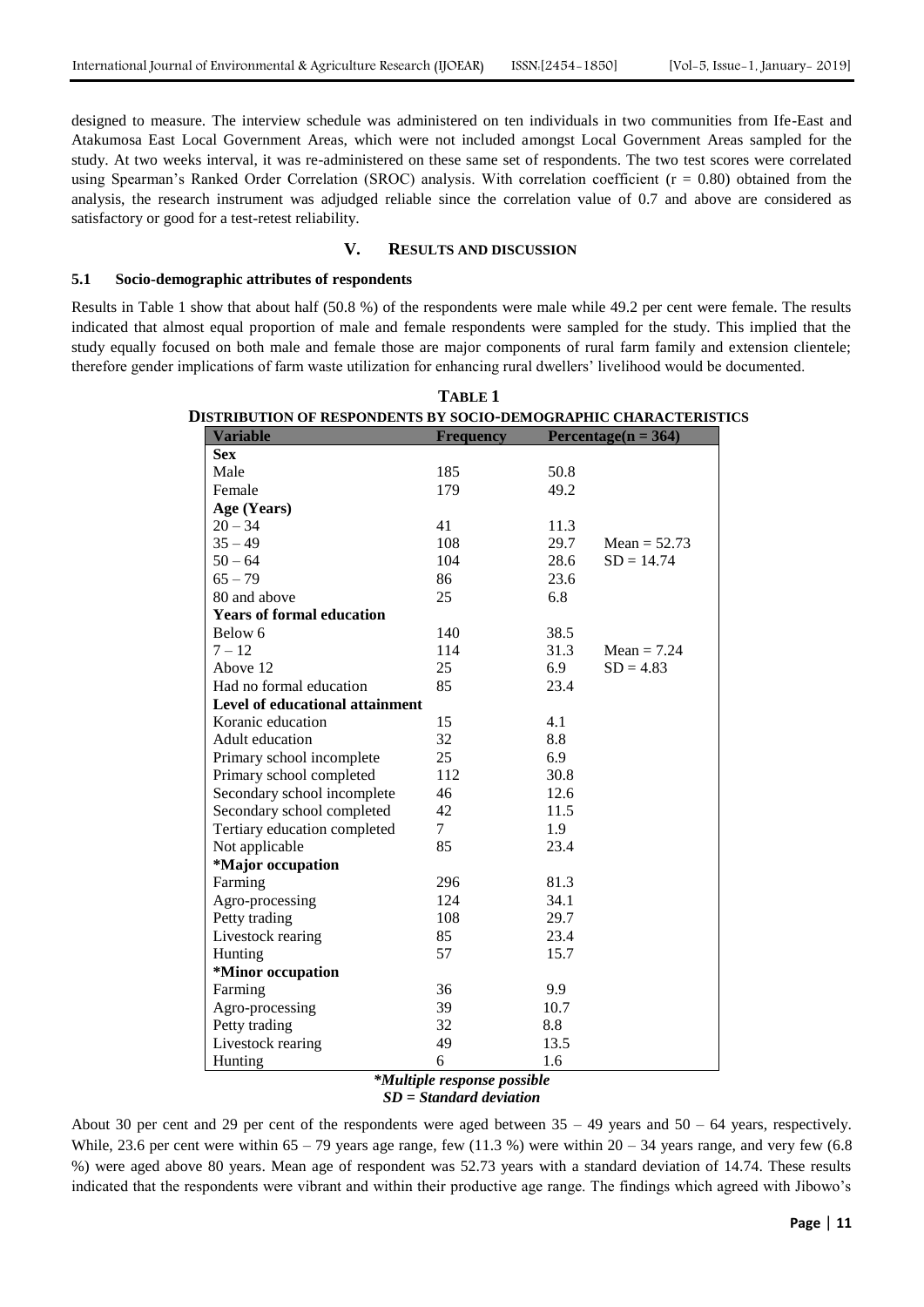(2003) assertion that the rural areas in most countries have higher proportion of its population aged above 45 years, implied that respondents could still actively engage in waste utilization and should be encouraged to derive economic benefit from waste items emanating from their daily livelihood pursuits in order to improving their standard of living.

About 30.8 per cent and 11.5 per cent of the respondents completed primary and senior secondary education, respectively, while very few (1.9 %) completed tertiary education. About 8 per cent and 4 per cent had only adult education and Quranic education, respectively. Also, while 38.5 per cent spent up to 6 years to obtain formal education, 31.3 per cent spent between 7 and 12 years. Average number of year spent by respondent on attaining formal education was about 7 years with a standard deviation of 4.8. In addition, 65.4 per cent of the respondents indicated they could read and write, implying their literacy in English Language. The findings aligned with the submissions of Soyebo (2005) and Alao (2010) that rural dwellers in the study area were literate. The implication of this submission is that respondents are likely to be more receptive of innovations and improved practices and new ideas introduced to them.

Majority (81.3 %) of the respondents engaged in farming as major occupation. While 34.1 per cent and 29.7 per cent engaged in agro-processing and petty trading as major occupation; 23.4 per cent and 15.7 per cent primarily engaged in livestock rearing and hunting, respectively. Also, few proportions amongst the respondents engaged in these various occupational activities as minor means of livelihood. The results, which concurred with the findings of Yusuf (2011), indicated that rural dwellers engaged in a variety of activities as occupation with agriculture usually the prime. They engaged in these varieties of activities including non-farm in order to make ends meet and spread their risks better. The implication of the findings is that rural inhabitants are multi-tasked people and are likely to engage in supplementary activities that will fetch them additional income. This situation may be explored and exploited through sensitizing rural dwellers and drawing their attention to potentials and opportunities that abound in utilization of farm waste items available within the rural environment as useful resources. Extension has a great role to play in the promotion of acknowledging various farm waste items as part of natural assets base which rural dwellers can benefit from.

Majority (88.5 %) and 84.1 per cent of the respondents cultivated cassava and maize crops, respectively, using 2.65 and 1.87 acres of land. Also, 72 per cent, 64.6 per cent, 62 per cent and 59.1 per cent cultivated yam, vegetable, cowpea and cocoyam, respectively, on 3.4, 1.49, 1.75 and 1.77 acres of land. Few (18.7 % and 19.5 %) cultivated soybean and rice, using 1.8 and 1.7 acres of land, while 51 per cent cultivated sweet potatoes on 0.5 acres of land. The results indicated that respondents cultivated a variety of arable crops, amongst which cassava and maize were most prominent, followed by vegetable, yam and cocoyam. The implication of the findings is that farm waste items generated from these crops after harvest, such as cassava peels, maize husk, cob, and shaft, cocoyam corm, cowpea and soybean husk and vine, etc, which have economic potentials for utilization that may be judiciously put to use by the rural dwellers were available in the study area.

Results in that 71.2 per cent and 67 per cent of the respondents cultivated oil palm and cocoa, on 4.97 and 8.5 acres of land, respectively. Furthermore, 52.7 per cent and 53 per cent cultivated citrus and banana/plantain crops, using 2.23 and 1.8 acres of land, while 39 per cent cultivated cashew crop on 2.82 acres of land. Others (48 % and 43 %) cultivated coconut and kola nut on 1.5 acres and 0.8 acres of land, respectively. The results indicated that respondents cultivated a variety of field crops amongst which oil palm and cocoa were prominent. The implication of the findings is that farm waste items generated from these crops after harvest or during processing such as palm kernel shell, empty palm fruit bunch, cocoa pods, etc, which have economic potentials for utilization are available in the study area that could be harnessed for economic empowerment of the rural inhabitants.

More than half (58.5 %) of the respondents raised poultry birds. Also, 28.8 per cent, 50 per cent and 22.5 per cent reared sheep, goat and cattle, respectively, while about 21 per cent each reared fish and rabbit. Average number of poultry bird raised was 12, while average number of sheep, goat and cow reared was 6, 8 and 4 respectively. Furthermore, about 25 per cent of the respondents are involved in piggery with average number of pig as 12. The results indicated that respondents engaged in rearing of livestock too, apart from crop cultivation, and poultry birds and goats were most prominent amongst these livestock. However, scale of production of livestock was low.

It may be inferred from the findings that farm waste items generated from rearing of livestock such as poultry droppings, goat and sheep faeces, and cow dung which have economic potentials for utilization might, although available within the study area, might be inadequate for utilization. The implication of the findings is that respondents may be encouraged to increase their scale of livestock production and with adequate training opportunities they may be empowered on various ways of converting the livestock wastes into useful resources that can generate wealth and translate to additional income for them.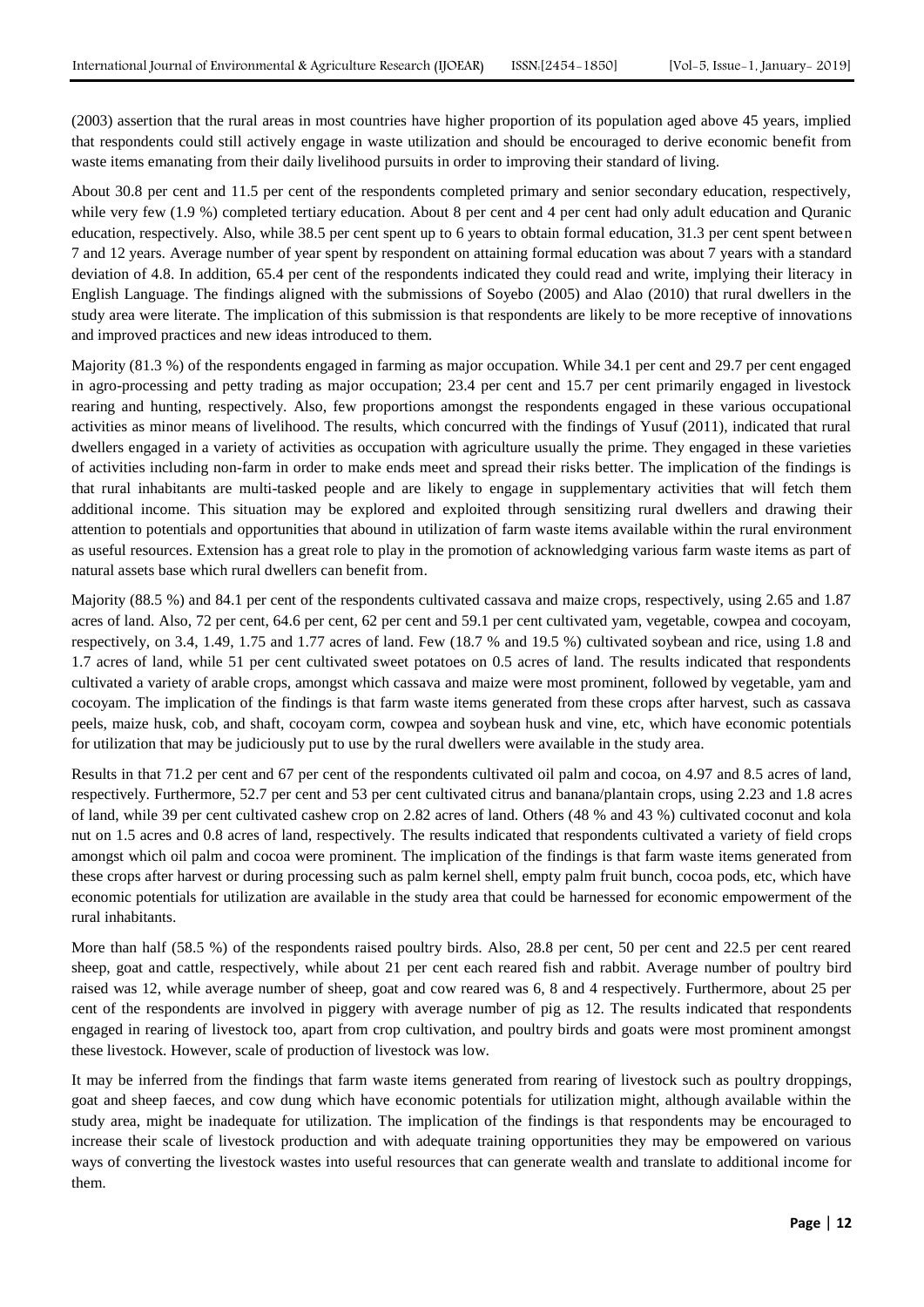Results show that, on an annual basis, 39 per cent of the respondent earned below  $\cancel{\text{A}}$  200, 000 while 15.1 per cent and 16.2 per cent earned between  $\cong 200,000$  and  $\cong 400,000$  and  $\cong 400,000$  and  $\cong 600,000$ , respectively. Mean annual income was  $\cong$ 382,500. This value represents annual income of respondents from crop cultivation (arable and permanent crops), livestock rearing and agro-processing pulled together which translated to N31,875 monthly. This is still a meagre amount considering the degree of drudgery involved in the various activities rural inhabitants go through before earning this amount. In fact, findings during field survey further reveal that, most times, respondents" earnings were used to settle debts often incurred beforehand as soon as earning them. The implication of the findings is that rural inhabitants could be empowered economically through judicious use of farm waste items available at their disposal, through which they could increase their earnings and be better enabled to meet their financial obligations.

#### **5.2 Results of regression analysis**

Results in Table 2 show that total herd size  $(t = 2.711)$ , income  $(t = 2.401)$ , perception about farm waste items  $(t = 4.458)$ , perceived behavioral control ( $t = 2.534$ ) and attitude towards farm waste utilization ( $t = 2.732$ ) positively and significantly contributed to extent of farm waste utilization at  $p \le 0.01$ . Also, total farm size (t = 1.988) and years spent on formal education (t = 2.024) positively and significantly contributed to extent of farm waste utilization at  $p \le 0.05$ . However, information source ( $t = -2.732$ ) while knowledge about farm waste utilization potentials ( $t = -2.314$ ) also significantly but negatively influenced farm waste utilization at  $p \leq 0.05$ .

| TABLE 2                                                                            |
|------------------------------------------------------------------------------------|
| RESULTS OF MULTIPLE REGRESSION ANALYSIS ESTABLISHING RELATIONSHIP BETWEEN SELECTED |
| <b>VARIABLES AND FARM WASTE UTILIZATION</b>                                        |

| Variable                    | Standardized<br>coefficient<br>Beta | t          | p - value |  |
|-----------------------------|-------------------------------------|------------|-----------|--|
| Age                         | $-0.042$                            | $-0.556$   | 0.580     |  |
| Household size              | $-0.006$                            | $-0.009$   | 0.992     |  |
| Residency length            | 0.072                               | 0.974      | 0.332     |  |
| Total farm size             | 0.267                               | 1.988*     | 0.049     |  |
| Total herd size             | 0.278                               | $2.711**$  | 0.008     |  |
| Years of formal education   | 0.139                               | $2.024*$   | 0.045     |  |
| Income                      | 0.309                               | $2.401**$  | 0.018     |  |
| Information source          | $-0.256$                            | $-2.732**$ | 0.007     |  |
| Rivalry/dispute             | $-0.435$                            | $-4.837*$  | 0.000     |  |
| Subjective norm             | 0.013                               | 0.183      | 0.855     |  |
| <b>PBC</b>                  | 0.343                               | $2.534**$  | 0.013     |  |
| Attitude towards farm waste |                                     |            |           |  |
| Utilization                 | 0.395                               | $2.732**$  | 0.007     |  |
| Knowledge about farm waste  |                                     |            |           |  |
| Utilization potentials      | $-0.497$                            | $-2.314*$  | 0.022     |  |
| Perception about farm waste | 0.789                               | 4.458**    | 0.000     |  |

Of the three key variables of TPB, result revealed that perceived behavioral control and attitude towards farm waste utilization were positive and significant determinants of farm waste utilization. Subjective norm did not have significant influence on farm waste utilization. The findings agreed with the submission of Ho (2002) and Tonglet *et al.* (2004) that identified perceived behavioral control and attitude as important determinant of utilization behavior. The results indicated that the more knowledge an individual possess about the utilization potential of a particular farm waste item and the more favorably they perceive the farm waste item, the higher the likelihood that they utilized such farm waste items. The implication of these findings is that strengthening rural dwellers" PBC and influencing their perception about farm waste items could enhance their resolve to judiciously exploit the economic potentials of these farm waste items to enhance their livelihood. Here, extension agents and rural development agencies have a paramount role to play. The non-significance of subjective norm with farm waste utilization could imply that consideration for other people"s opinion was not considered enough to discourage an individual from farm waste utilization, perhaps, so long as economic return there from is guaranteed. This is similar to the findings of Niaura (2013) whose study revealed that subjective norm had less impact on youth behavioral intentions when compared to perceived behavioral control.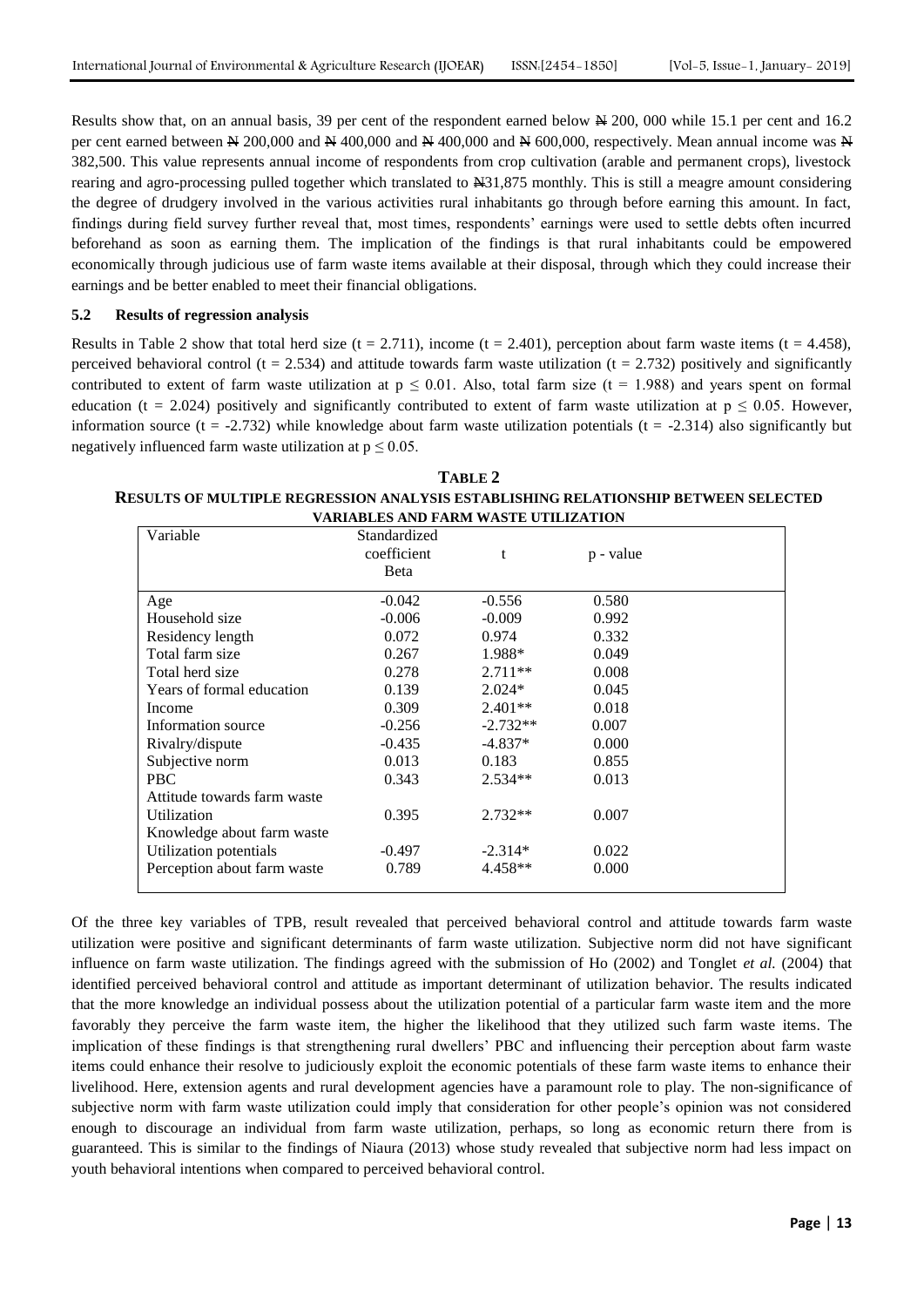Plausible explanation for negative contribution of "knowledge about farm waste utilization potential" to the regression model is necessary. The result apparently indicates that the lesser the knowledge respondents possess about utilization potentials of various farm waste items; the more they utilized such farm waste items. Conceivable explanation is that respondents tend to utilize more of few farm wastes they know about, since reasonably, they may not be able to effectively and efficiently utilize all these farm waste items at a time. The implication is that extension agents and agencies should make concerted efforts to concentrate on fewer farm waste items with economic potentials in order to empower rural dwellers.

The overall regression model summary show that  $R^2$  value of 0.575 was obtained in the analysis. Also F value of 11.002 obtained was significant at  $p \le 0.01$ . This indicated 57.5 per cent variation in the dependent variable was accounted for by the independent variables included in the regression analysis. The remaining 42.5 per cent was due to other variables not included in the analysis.

# **VI. ATTAINMENT OF SUSTAINABLE LIVELIHOODS AND ECONOMIC EMPOWERMENT OF RURAL DWELLERS: WHITHER FARM WASTE UTILIZATION?**

The bane of research problem of this study was that rural dwellers have conventionally limited their quest for livelihood to production of certain crops, raising of few livestock, and engaging in non-farm activities, such as petty trading and agroprocessing. While this is a form of livelihood diversification, the full potentials of several waste items emanating from their livelihood choices have not been well harnessed to their advantage. This study emphasized the need for recognition of farm waste items emanating from various livelihood pursuits of the rural dwellers as part of the natural assets which should be judiciously harnessed and utilized as important local resources.

The study"s findings also stressed the need for intensification, whereby rural inhabitants increase their scale of production, livestock production, for example; using intensive management system. This will ensure both increase in availability of waste items, like poultry droppings and sheep and goat faeces for use as manure and fish feed, respectively, and also facilitate their easy collection. While recognizing the high cost associated with livestock feeding, the study encouraged judicious utilization of farm wastes (such as maize stalk, cowpea husk, rice husk and bran, maize cob, etc.) as livestock feed. Also, growing of maggots on waste such as poultry droppings, blood of slaughtered animals, etc. could be useful supplement to costly fish feeds. So it is like a cycle: crop residues used as feed for livestock, and animal wastes in turn converted into manure for crop's use.

These submissions, therefore, emphasize 'reuse' and 'recycling' of farm waste items, which represent two of the 3 r's that are important in waste management. The third is "reduce", that is, to reduce waste generation as much as possible. However, this study would not subscribe to that. Rather, it canvasses for generation of more farm waste as earlier asserted which should be shrewdly harnessed as important local resources. The reason is because the 3 r's are proposed in solid waste management where wastes include non-biodegradable items. On the other hand, farm waste items are biodegradable and where they are not utilized, they readily decompose. So in a typical farm-family farm, it is the submission of this study that such cycle for recycling and reuse of farm waste be encouraged and practiced. This will help to help rural dwellers to spread their risks better, thereby better assured of sustainable rural livelihoods.

It is also the submission of this study that there are several enterprises which primarily depend on utilization of farm waste items through which the rural inhabitants can be economically empowered. Although, these enterprises are not entirely new, however, there is need for revitalization, intensification and introduction of value addition to make the final products more acceptable and more economically rewarding for the rural people. Such enterprise include mushroom production, dye production, intensification in livestock production, black soap production, fish feed production, maggot culturing, bone meal production, intensive broom production, snailery production and organic manure production. These are areas rural dwellers may be economically empowered, and extension, government and university outreach have roles to play. The roles include continuous creation awareness about the utilization potentials of various farm waste items and organization of capacity building and training workshops for rural dwellers in Osun state in order to improve their knowledge level and skills which will better equip them for effective utilization of farm waste items.

# **VII. CONCLUSION AND RECOMMENDATION**

In conclusion, there were several farm waste items that have economic potentials for utilization in the study area. The author's emphasized consideration of these waste items as part of the natural asset base within the rural environment, which if utilized by rural dwellers as important local resources can engender sustainable livelihood diversification and economic empowerment of the rural populace. By way of recommendation, the state Agricultural Development agency, Non